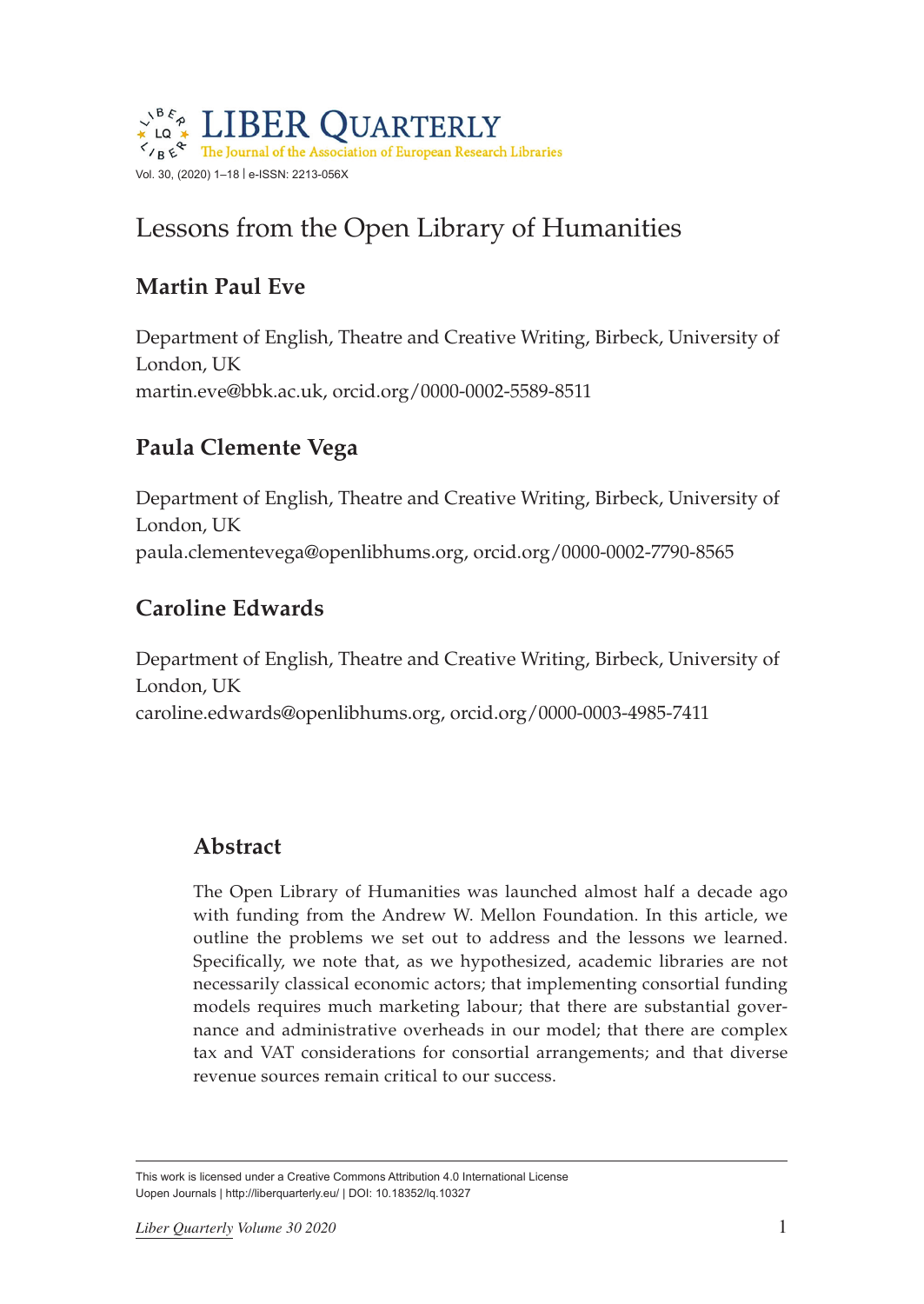**Key words:** open access; publishing; business models; humanities; sustainability

### **1. What's the Problem?**

Open access (OA) research publication is gaining increasing traction (for more on open access and its definitions, see Eve, 2014a; Suber, 2012; Willinsky, 2006. For more on uptake, see Archambault et al., 2014; Piwowar et al., 2018). The recent establishment of the global 'cOAlition S' group of funders and its ambitious accompanying Plan are only intensifying the pressure on traditional publishers to change their models to those conducive to OA, in the face of opposition from both likely and unexpected sources (cOAlition S, 2020, 2019; Debat & Babini, 2019).

One of the primary concerns among stakeholders, though, is that Plan S and most forms of gold OA in the Global North continue to normalise the Article Processing Charge (APC), over and above other non-APC business models.<sup>1</sup> Yet we have known for quite some time that this poses a substantial challenge within disciplines that far more rarely receive project funding for research: the humanities and social sciences in particular. It also creates challenges of economic distribution that become even worse when the model is scaled to long-form artefacts with higher production cost overheads – monographs, for instance (Eve, Inglis, Prosser, Speicher, & Stone, 2017). Institutions with low research library budgets, but with substantial research output portfolios – a not uncommon situation away from the prominent research forerunners – find themselves facing a manyfold localised increase in costs under APC and their book-equivalent models. Often, if paying to make outputs openly accessible at current market rates, the serials budget at such institutions will cover only several articles, and the research book budget only a single book.

This continues to come as a surprise to the many people who have argued that we simply need to 'flip' library expenditure from a purchasing economy to a supply-side service system. What this neglects is the distributive function of the sales model. When a large number of participants each pay a small amount into a central pot, the pot remains large enough to remunerate publishers, while the burden remains small enough at each institutional site to make this work. When a single entity is asked to bear the entire cost of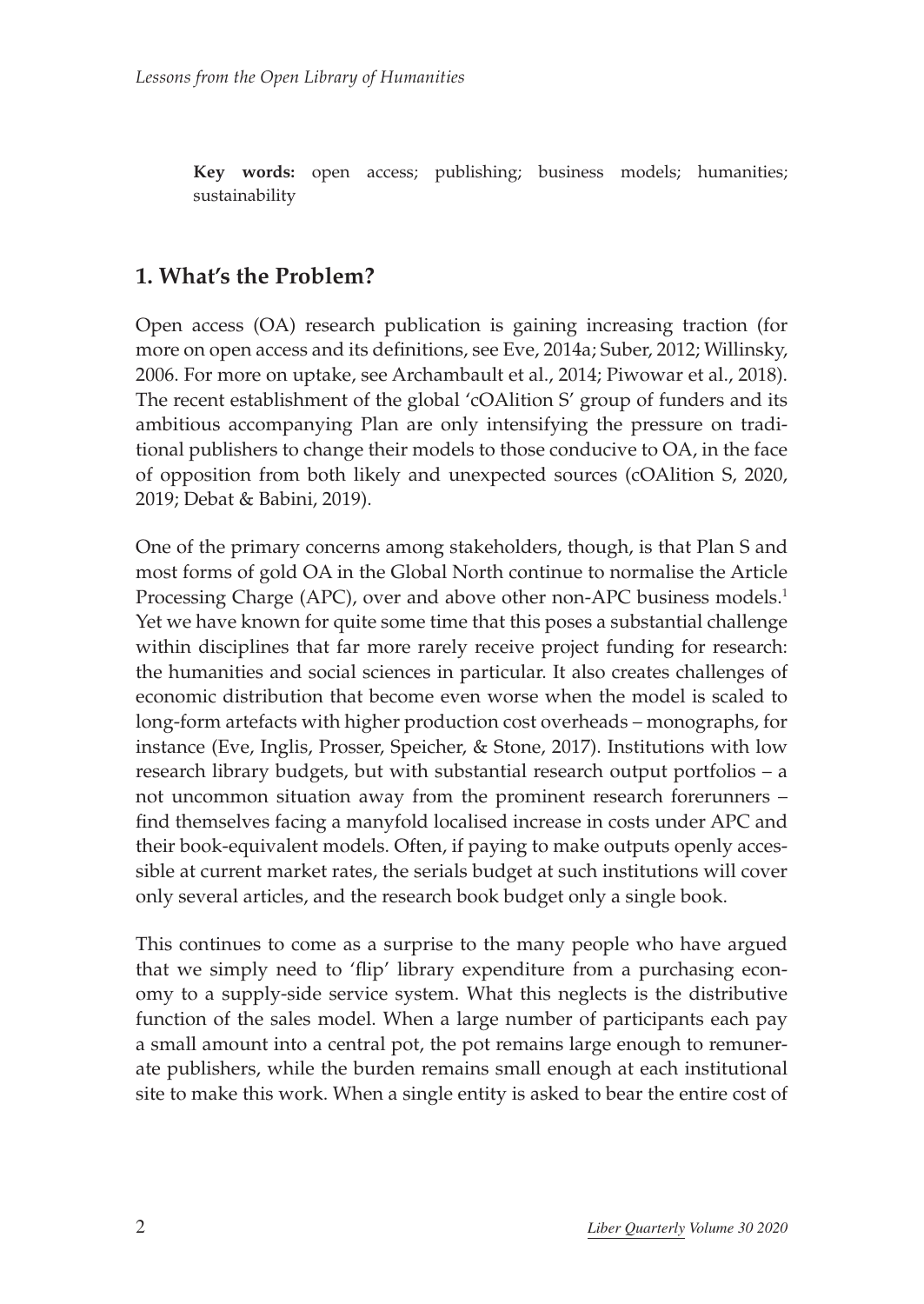an article's production and publication, though, this is far trickier, since the money is not at the places where research production is taking place. It is a matter of distribution. Sales models act as collective pooling systems using a coercive logic of rivalrous exclusion in order to create a 'club good'-type benefit with exclusive access perks for members (Hartley, Potts, Montgomery, Rennie, & Neylon, 2019; Potts, Hartley, Montgomery, Neylon, & Rennie, 2017). As well as creating a proliferation of difficult-to-administer microtransactions, APC models, by contrast, act as cost-concentration mechanisms that nonetheless achieve OA by making open dissemination the membership good for which institutions vie.

Other models have long existed. Indeed, the Global North's elite focus on maintaining its grip on prestige in the research dissemination world has led to accusations that initiatives such as Plan S are ignoring the many systems worldwide that are already built on communal, collective infrastructures – and that avoid APCs (Debat & Babini, 2019; Packer, 1998a, 1998b, 2020; Siler, Haustein, Smith, Larivière, & Alperin, 2018). Even in the Global North, systems such as *arXiv*, the SCOAP3 purchasing consortium (to some extent), Knowledge Unlatched's book programme, and more recent membership schemes from punctum books and Open Book Publishers have all recognised the value of alternative models for OA that redress this problem of distribution (arXiv, 2013; Knowledge Unlatched, 2013; SCOAP3, 2014). These initiatives sit in stark contrast to the other threat to the traditional business models of academic publishers: the rise of pirate shadow libraries such as libgen and sci-hub (Bodó, 2018a, 2018b; Bohannon, 2016).

In 2013, Caroline Edwards and Martin Paul Eve began planning a model of open journal publication that would be suited to the funding situation in the humanities disciplines (Eve, 2014b). Aside from running a successful transor multi-disciplinary journal – a rare phenomenon in the humanities – the primary contribution of The Open Library of Humanities (OLH) to the OA debate is economic. Overcoming the free-rider model by remaining relatively modest in scale (27 journals at the time of writing) and financial ask, OLH has demonstrated the viability of a new consortial funding mechanism for journal publication. The platform has attracted considerable interest. Along with initial, now passed, generous funding from the Andrew W. Mellon Foundation, the OLH's ongoing costs are met by a consortium of nearly 300 academic libraries worldwide – all of whom joined since 2015 (Supporters, 2020). These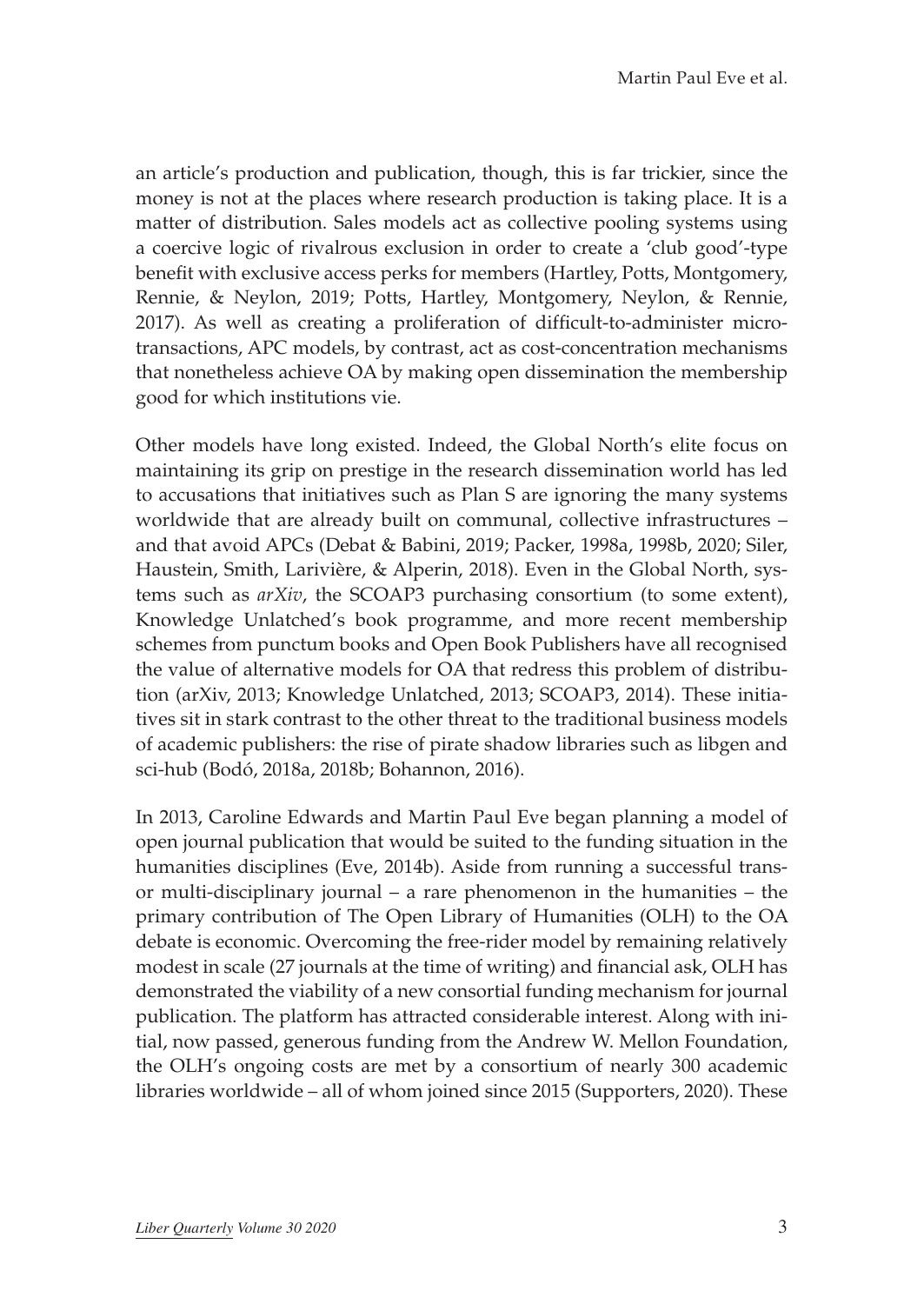range from libraries at the big Ivy League institutions down to small theological colleges, on a banded scale. Several institutions have voluntarily opted to pay a higher rate in order to support the platform. Indeed, it is from each according to their ability, to each according to their needs. Institutions continue to join on a weekly basis and they enable the ever-growing output of the platform to be gold open access, without ever asking authors, member institutions, or their funders to pay any mandatory fee.

## **2. Lessons Learned from the First Half Decade**

As OLH approaches its fifth birthday since launch this year – and its seventh since inception – we here take some time to reflect on what we have learned from this first half-decade of a radical new economic model for open journal publishing.

### **2.1. Libraries are not Necessarily Classical Economic Actors**

The history of libraries is contested and messy (Lawson, 2019, 2020). It is an over-simplification to say that libraries have *always* had a mission to provide universal access to knowledge with benign motivation but that they were simply technologically unable to do so. A history of class and racial/imperial exclusion also runs through historical library structures. Nonetheless, despite competitive market pressures in the academic world – introduced under the often-nebulously defined political paradigm known as 'neoliberalism' (Brown, 2015; Davies, 2014; Docherty, 2011; Holmwood, 2011, 2013) – the most usual view held by those working in academic libraries is that it is their role to maximise access for their patrons. Many see open, online dissemination as the logical outcome of that mission, to expand beyond the purview of a local student and researcher constituency and to reach out more broadly into societal access. Indeed, many of the assertions about the liberal humanist benefits of higher education in democracy seem lost without such broader access to research, particularly in countries where access to university education itself is stymied by fees.

The belief that it is the mission of academic libraries to broaden access to the widest constituencies, though, is powerful (not to mention that it seems a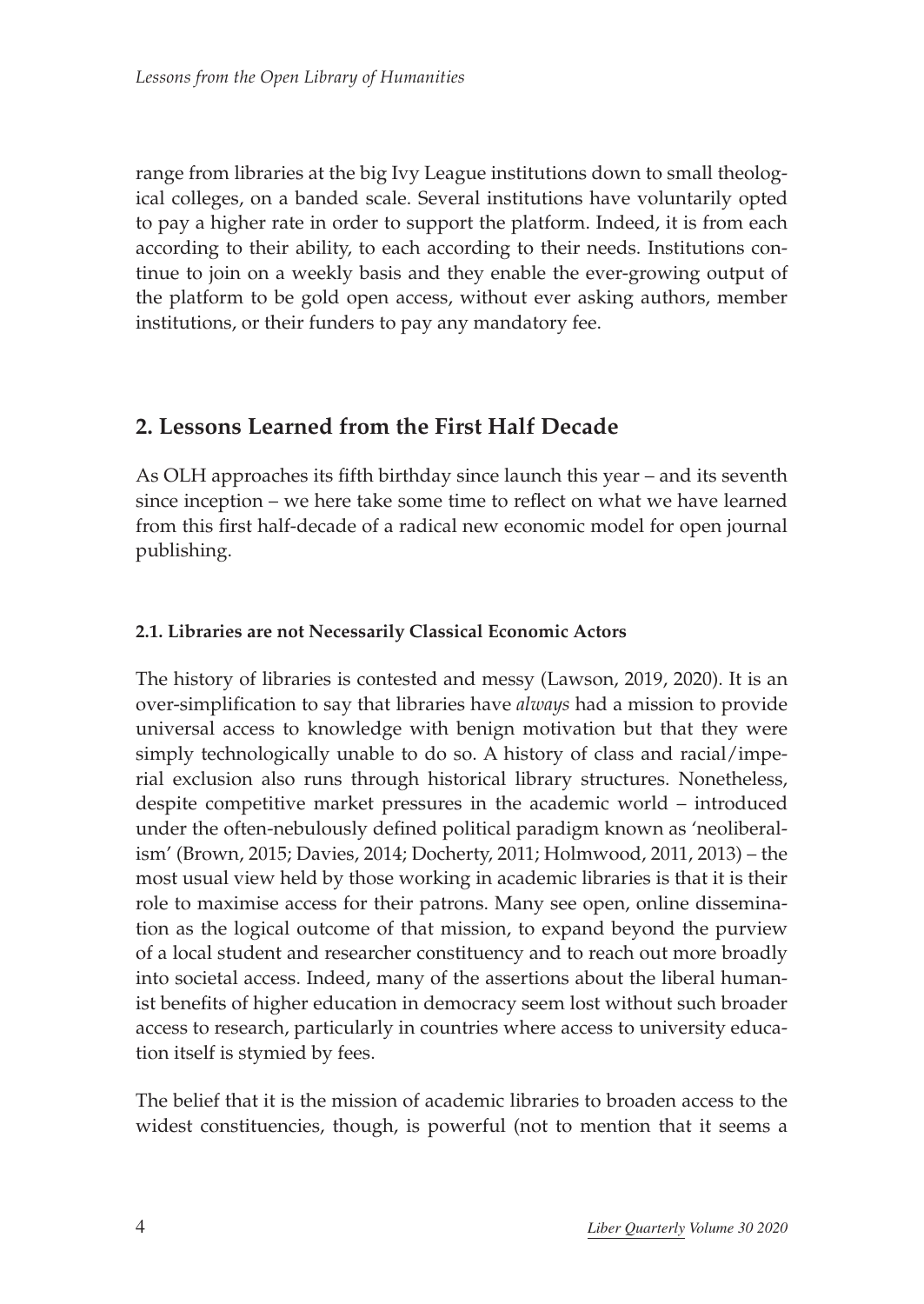good, egalitarian belief). We think that, from our experience of asking libraries whether they would continue to pay – even when there is no *direct* benefit to their constituents beyond more work being *generally* open access – this belief is backed by an economic willingness, with some bounds on its scalability. Of course, there is an element of self interest: if one's local constituents are using the resource in question, then one may be more likely to buy into such a model. This is the same gamble made by recent initiatives such as The Global Sustainability Coalition for Open Science Services (SCOSS): that the threat of *losing* an open service that is used by one's constituents, through economic insolvency, could be as strong a motivator for library investment as was rivalrous access (Lewis, Goetsch, Graves, & Roy, 2018; *The Global Sustainability Coalition for Open Science Services (SCOSS)*, 2020). This is akin to the logic that, if one does not pay one's taxes, there will be no roads of a uniform standard.<sup>2</sup> Academic libraries are able to behave collective-economically, so long as a demonstrable good arises from their investment.<sup>3</sup>

### **2.2. Implementing Consortial Funding Models Requires Much Marketing Labour**

The economic willingness of libraries notwithstanding, it is far too easy to assume that financial support for open digital infrastructures is simply a matter of 'build it and they will come'. It is also frequently assumed that 'marketing' in the journal world is not required for OA publications, because they are openly accessible and, therefore, everyone can see what is being published at the venue.

This is not the case. Persuading our supporting libraries to join and raising awareness among the library community of the platform required extensive work. We have always had a full-time staff member working on marketing and outreach. This includes digital marketing activities (social media, targeting free-rider institutions whose authors have published on the platform with requests that they join, emails, invoicing), real-world presentations at pertinent events, graphic design work (for posters, cards, and other awarenessraising materials), policy outreach work to funders and governments, and general networking.4 The person performing this role needs to be charismatic and must believe in the cause. They should also be rooted in the scholarly community and not a mere technocratic advocate. Above all else, they must be able to explain the offbeat economic model in terms that are understood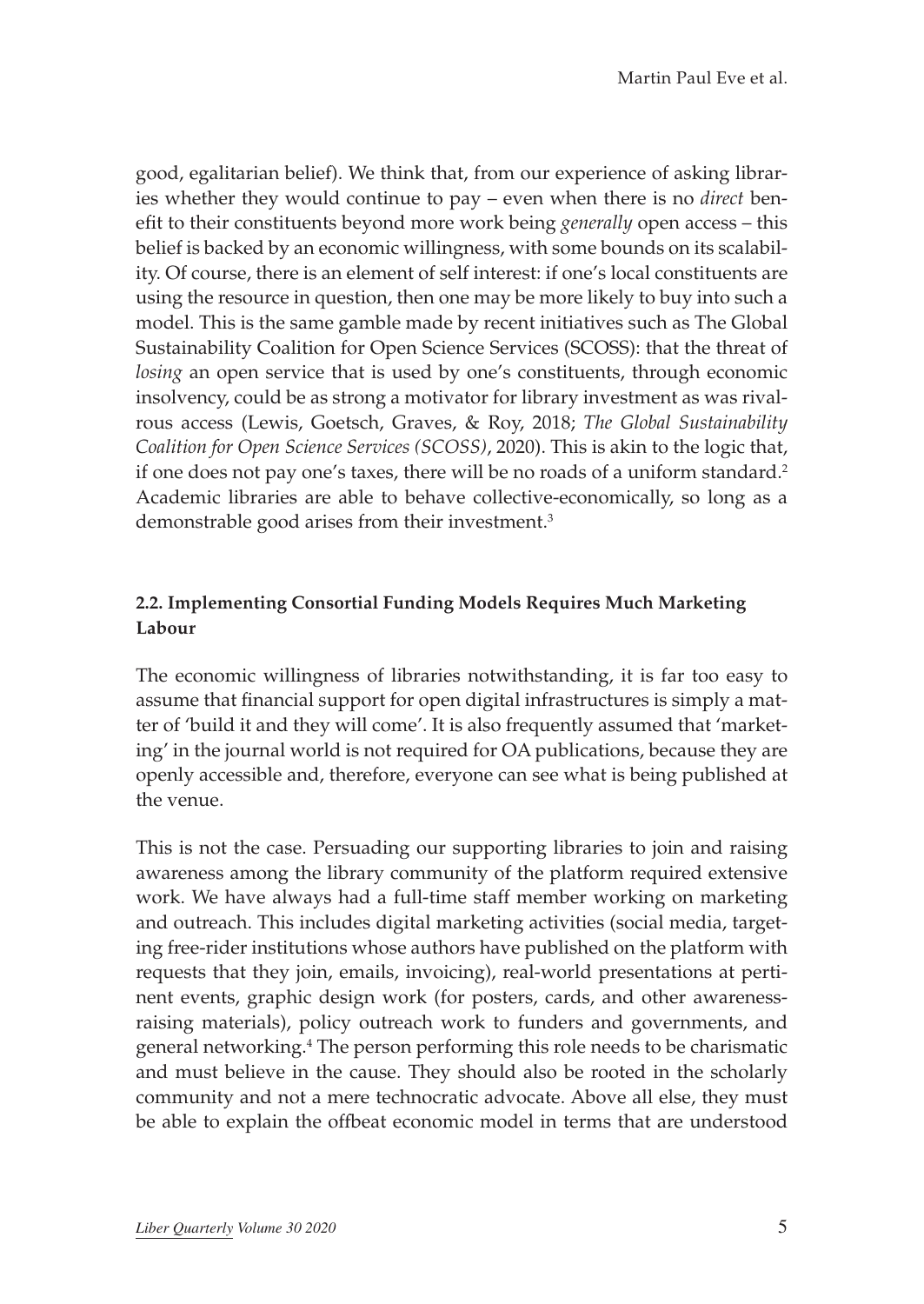by libraries. They must also articulate the benefits in a way that shows them to be congruent with the perceived mission of libraries, as set out above.

All of this is to say that scaling from zero to three-hundred supporting institutions took a lot of work. Certainly, we were aided by the use of intermediaries for billing and negotiation purposes. Jisc Collections in the UK and LYRASIS in the Northern continental Americas remain core partners for our efforts, centralizing payments and facilitating communications. The fact remains, though, that we have given in-person talks at the majority of our supporting institutions. Such extensive international travel and speaking engagements have significant resource and personal health implications for those working on these projects. There are also climate considerations with international travel, yet it remains our experience that speaking to people, in person, rather than (ironically) by electronic mediation is more persuasive.5

#### **2.3. Governance and Administrative Overheads**

It is important for the governance model of, and for trust in, OLH that corporate acquisition is impossible. Indeed, recent acquisitions by major publishers of entities that were thought to be 'good actors' have caused substantial alarm in the library community (Bond, 2017; Elsevier, 2017; Fitzpatrick, 2020; McKenzie, 2017; Page, 2020; Schonfeld, 2017). Hence, although OLH is established as an independent 'company limited by guarantee' under UK law, it is also an organisation registered as a charity. Its objects are educational and funds paid to OLH can only be used for the advancement of its mission to disseminate scholarship openly for educational purposes for the public benefit.

This charitable status comes with some advantages, most notably that OLH does not have to pay UK corporation tax. It also means that OLH cannot be taken over by a for-profit corporate entity (a merger with a not-for-profit entity, such as a UK university, would still be a possibility). We have bound ourselves to the Odyssean mast in case of temptation by for-profit sirens. However, being registered as a charity also carries substantial administrative overheads. We must act with total propriety and ensure that every financial decision is taken to benefit our charitable mission. We must file all requisite annual company returns – as would any business – but also complete charity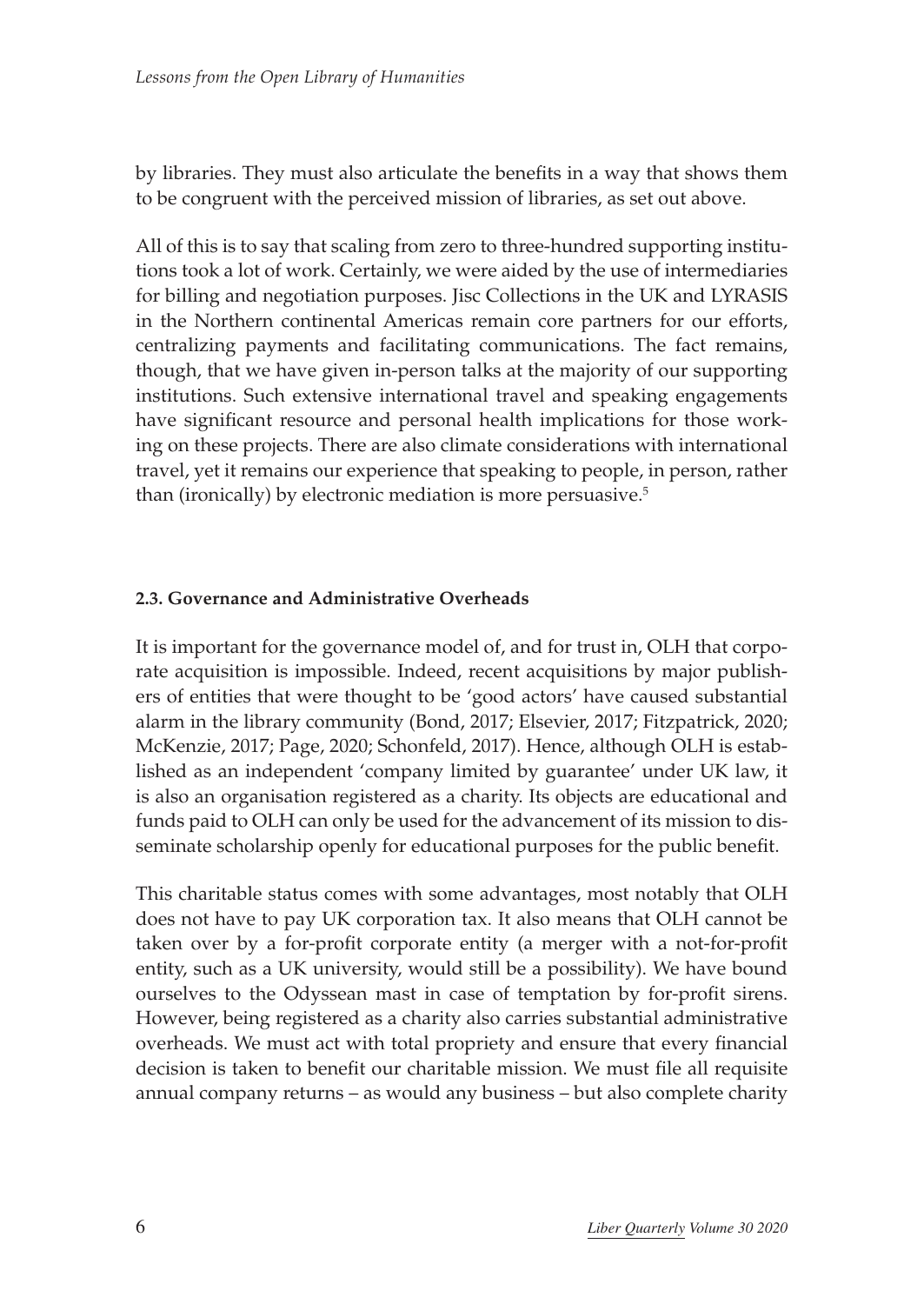commission declarations. This includes a breakdown of the locations in the world from which we have received income, by percentage of annual turnover, and specific details of separation of powers and legal oversight within the organisation. We have a set of Trustees who govern the charity, and two co-CEOs who act as the Management Executive on a day to day basis.

In addition to legal reporting duties and formal corporate oversight, we also have a responsibility towards our library supporter members. These members are responsible for voting on any new journal admissions to the platform that we believe would necessitate an above-inflation price increase in future years. However, coordinating a vote among 250+ institutions is an extremely challenging matter. The main problem we have faced, here, is that emails asking people to vote go missing (to spam folders), to the wrong person, or are left unactioned. This can result in strong percentage support for new titles among those institutions that voted, but often on lower turnout than we would like. In turn, this means that institutions then face a shock at the time of renewal. Librarians are busy, so this is not surprising, but it carries an important governance lesson for those seeking to coordinate between a large number of voting actors.

Further, though, many institutions ask us for metrics on an individual institutional basis. This is substantially problematic, both in terms of theoretical grounding and practical implementation. The problems are twofold. First, libraries that ask us for *readership* statistics do not understand the challenges of measuring this in a situation without authentication. We *could* do some form of geolocation, but this would then only capture on-campus usage, and very roughly so. In short: because we cannot with any accuracy determine the institution to which a reader may or may not belong (and have little desire to do so for reasons of privacy), OLH articles may appear to fare worse compared to paywalled resources that can accurately measure this and report it back to paying organisations. Second, libraries that ask us for *authorship* statistics are conceiving of the model as though it were one of APCs. This is a theoretical misunderstanding of the economic model. This misconception may be higher in the case of institutions who join after we point out that their authors are publishing in OLH titles. Such institutions appear to conceive of OLH as a retrospective waiver model, in which the default is to waive all APCs unless an institution is able to pay. This is not what we intended, but it does seem a powerful driver of new signups.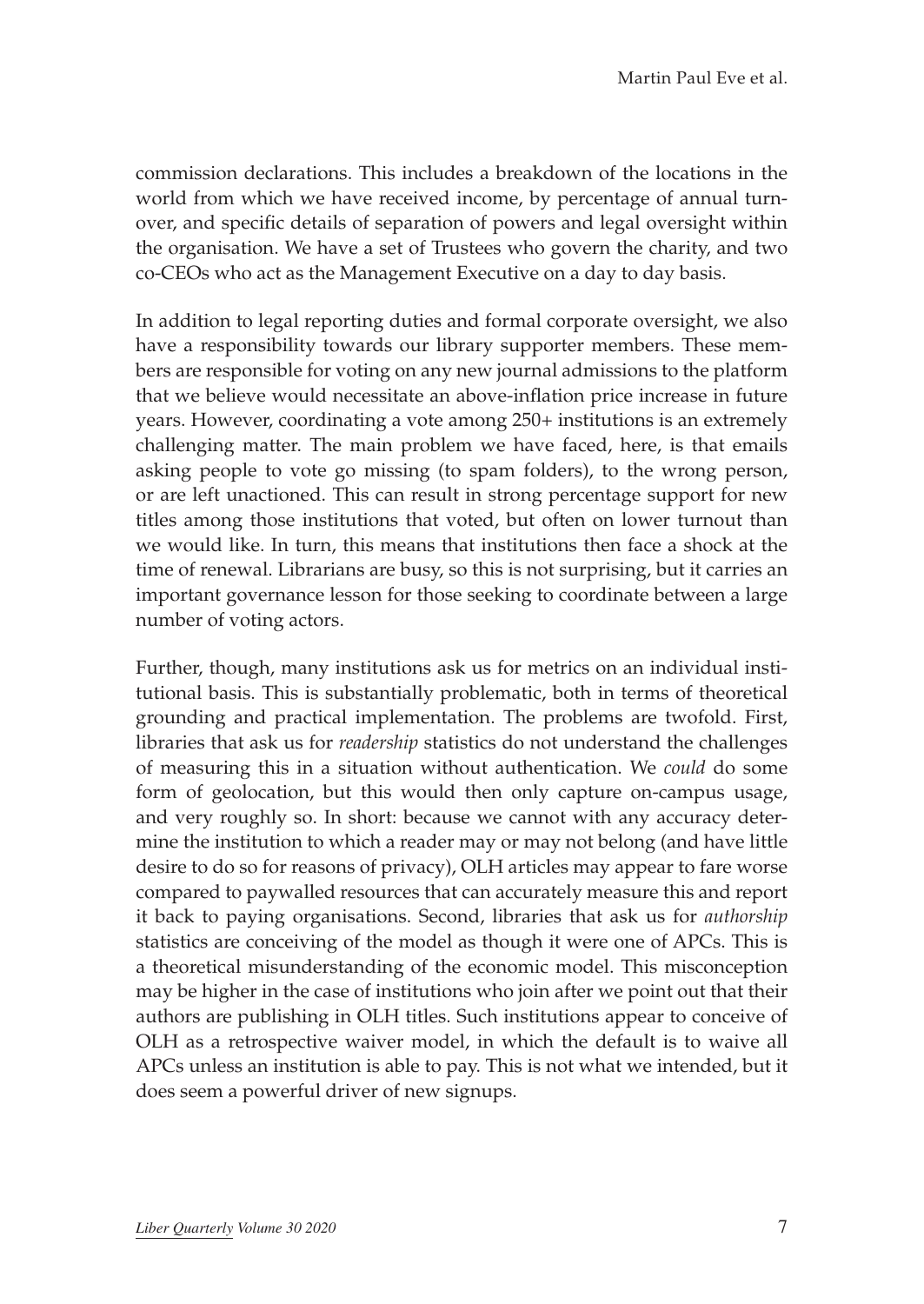Nonetheless, across both readership and authorship metrics demands from libraries, we face a substantial challenge in delivering such statistics. This is because we are, in some senses, a meta-organisation. We have publications that span multiple platforms: at Ubiquity Press, at Liverpool University Press, and on our own Janeway software. Extracting such information, in a timely fashion, from third-party organisations can be challenging as, even with COUNTER-compliant metrics, the platforms are not interoperable. It is often hard, also, accurately to determine authorship information from university sources. Bad metadata provided by authors, including outdated institutional affiliations, mean that we must perform loose queries. A good example of this are the three entries: 'Cambridge University', 'The University of Cambridge', and 'The Massachusetts Institute of Technology, Cambridge, MA'. Even with a loose query for 'Cambridge' – again, spread between multiple organisations who must perform the lookup – we can end up with entities that are radically different from one another and this must all be checked manually. Given that we distrust author-provided metadata, requests for authorship affiliation are usually fulfilled by using Google's 'site' operator to search and then by manually verifying that the affiliation is correct. A future implementation of an organisational identifier, such as GRID, could help with this problem, but it will not eradicate the challenge of coordination between providers. Again, given that there may be misspellings or inaccurate information, it is hard to estimate how good these statistics are.

All of which is to say that the demands of libraries for usage statistics – on both author and reader sides – add to our costs substantially. We would estimate that at least twelve working hours per week are given over to providing such information to supporting libraries, while trying to convey the dangers of appraising our model in such terms. We understand that library budgets are under substantial pressure to reduce expenditure and to find places that they can cut. We also understand that our model may appear particularly appealing to slash from the budget – the projected 'free-rider problem' – but note that this has not panned out to be the case in reality. We are also not asking institutions not to make a judgement on our value proposition. We remain extremely competitive in our costs and prices.

However, we are concerned by the growing increase in demands for transparency and metrics from funding initiatives such as Plan S. It can feel as though we will need, at some point in the near future, a full-time member of staff just to comply with reports on our financial situation and on readership and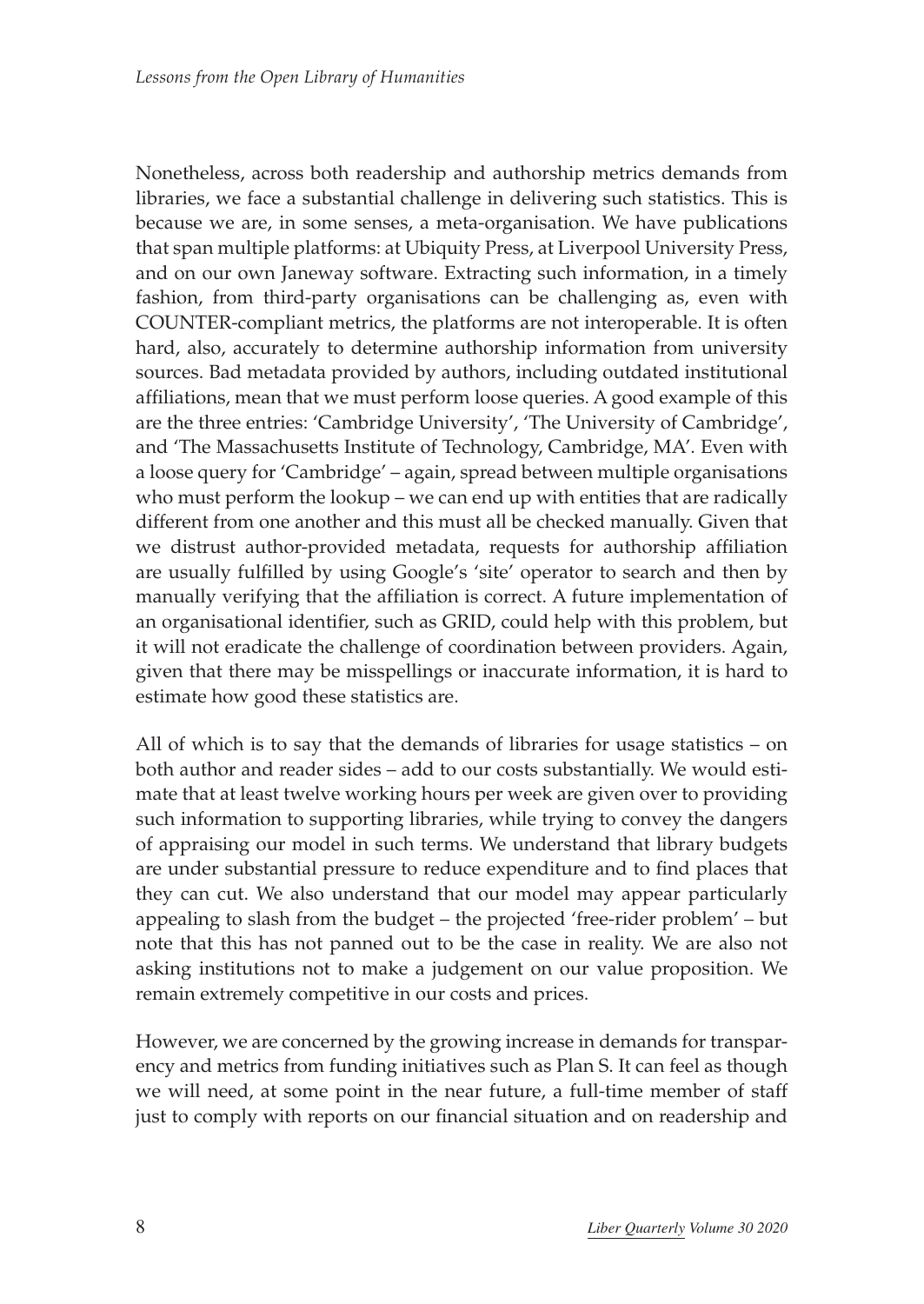author metrics. This will, of course, raise the prices that we have to charge to stay afloat.

#### **2.4. Complex Tax and VAT Considerations**

Consortial models such as the one we run are subject to complex arrangements with respect to Value Added Tax (VAT). In the United Kingdom – and the European Union – services and most goods are subject to 20% VAT at the point of sale. Under UK law, VAT is applicable when a transaction meets the following four criteria:

- 1. it is a supply of goods or services
- 2. it takes place in the UK
- 3. it is made by a taxable person (someone who is, or is required to be registered)
- 4. It is made in the course or furtherance of any business carried on or to be carried on by that person.

According to Her Majesty's Revenue and Customs (HMRC), 'In order for a supply for a consideration to exist, there must be at least two parties and a written or oral agreement between them under which something is done or supplied for the consideration. Also, there must be a direct link between the supply and the consideration; the supplier expects something in return for his [*sic*] supply and would not fulfil his obligation unless he [*sic*] thought that payment would be forthcoming' (HMRC, personal communication, April 24, 2015).

Despite the above remarks on how we believe that some institutions misconceive of OLH as an APC-driven service with a default of waivers, our membership agreement clearly states that 'members should be aware that they are not paying for their own authors to publish, nor for a subscription, but rather to build and sustain and govern a collectively-funded platform that returns extremely good value and that could not exist without such investment'. We believe that OLH, is, thus, infrastructural and not providing a *direct* service to those who pay.

#### HMRC agreed. They wrote that:

VATSC50000 provides examples of when a payment is made but there is no supply for VAT purposes, such as donations, grants and project funding. This explains that where any benefit received by the payer in return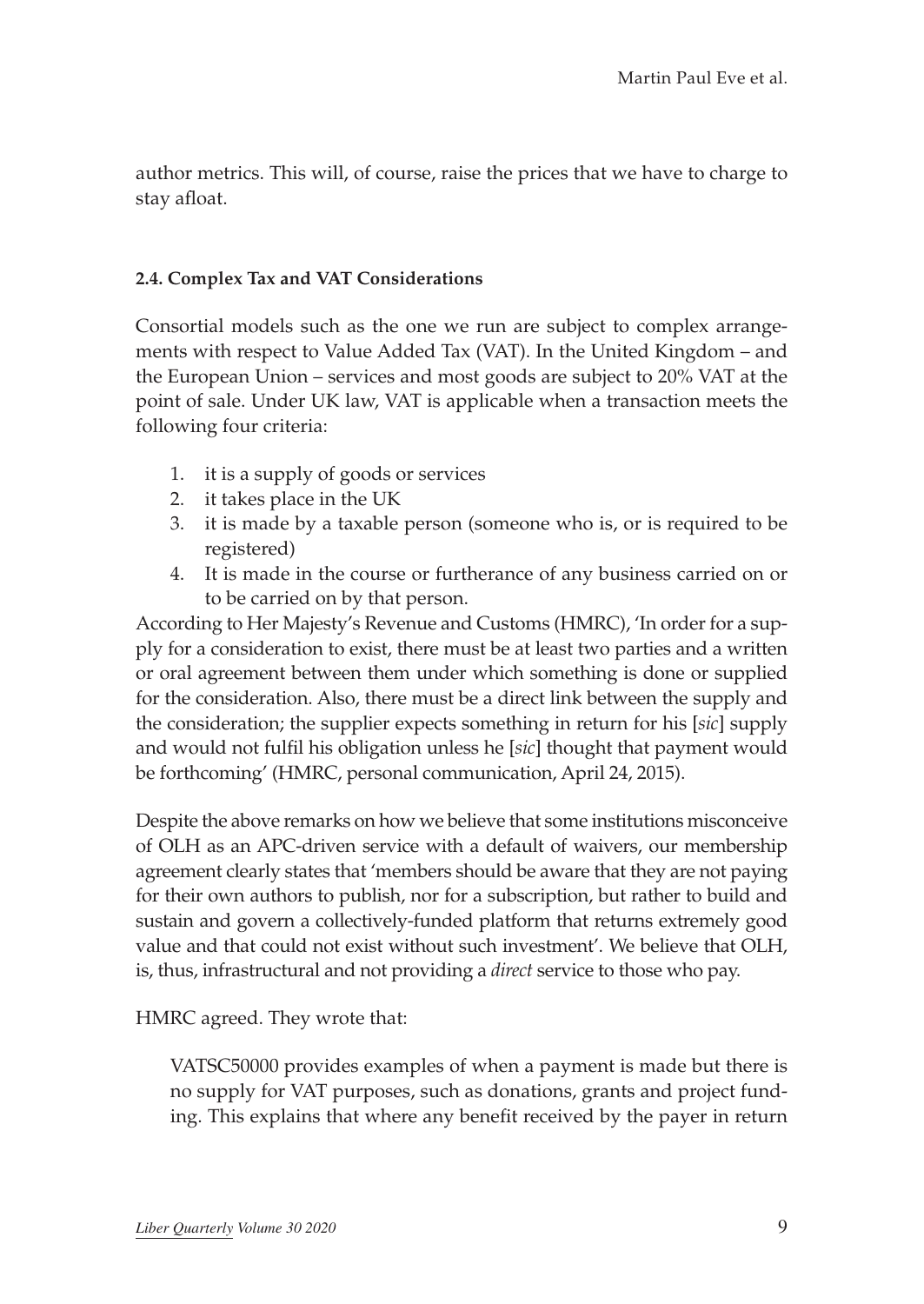for the payment is incidental, the payment is not consideration for the supply of such benefits. The primary purpose of the OLH membership fee is to fund the open-access to academic journals. The membership benefits of a seat on the Board, yearly reports and listing on the OLH website, are the only benefits provided and are incidental to the primary purpose; it is not the aim of the members to obtain such benefit. It is, therefore, HMRC's view that the membership fee is not a consideration for the benefits, or any other supply, and is outside the scope of VAT (HMRC, personal communication, April 24, 2015).

This brings, again, mixed fortunes. For institutions who cannot reclaim VAT, this lowers the overall membership cost of participating in OLH quite substantially (by 20%). At the same time, though, it increases our internal costs by 20% as we cannot reclaim VAT (we do not have enough VAT-able activities to reach the threshold for registration).

Further, the fact that no supply exists creates some havoc when interacting with state-funded institutions that insist on competitive tender processes with direct benefit. Some German institutions, for instance, have reported that they are not allowed to pay for goods that do not confer a direct benefit to their institution. In short, governmental oversight policy appears to create obstacles to take-up of our model. We have circumvented this through diversifying our revenue stream into channels that are VATable under supply so that organisations can purchase this with direct benefit to their universities, while we use the revenue to cross-subsidise the general model. We hope that future government policy around expenditure in this area will recognise, though, the benefits of collectivity in funding publications infrastructures for the public good.

#### **2.5. Janeway, Diverse Revenue Sources, but Staying Open**

At our launch, we worked entirely with Ubiquity Press. This was a wholly positive experience; their low rates, combined with no requisite up-front investment, make this organisation an attractive choice for new presses – as seen in the recent raft of young university press startups. We continue to have a productive relationship with this organisation. However, our Trustees felt that OLH needed to spread its platform risk. In particular, there was concern over the potential acquisition of any supplier by an entity that did not share the mission and values of the Open Library of Humanities.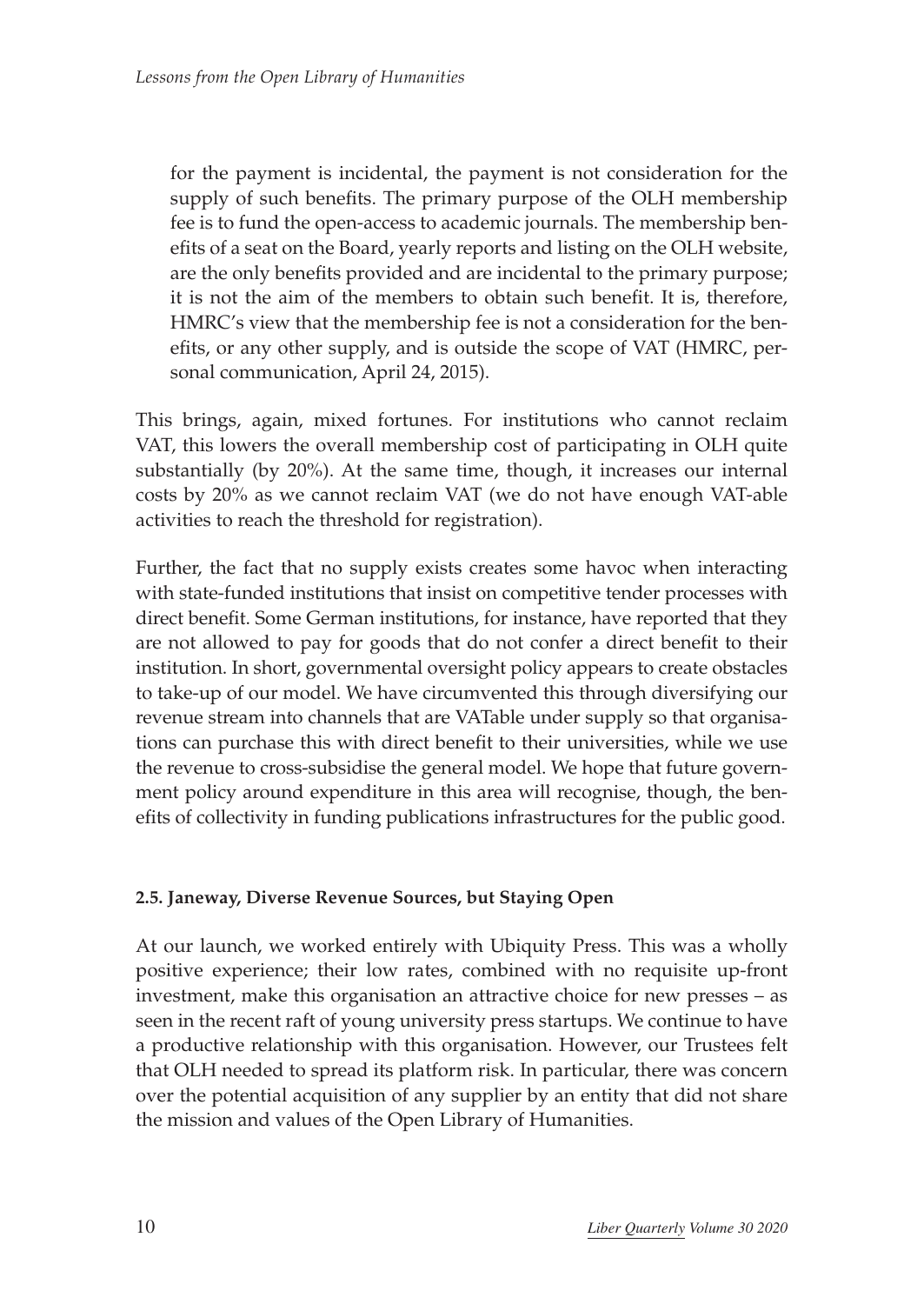While much of what we needed for an in-house publication platform could be found in the truly pioneering and excellent Open Journal Systems (OJS), we were concerned that the hiring implications of maintaining and synchronising with an external PHP codebase would have economic implications. For consider that, in the 2019 list of the most popular programming languages, PHP was almost five times less popular than Python according to Github and Tiobe statistics (Putano, 2019). This is an indicator that it is easier to hire good Python developers at this point than it is to hire those well versed in PHP. We therefore wanted to build an easily modifiable system, with a clear codebase, in a modern Python web framework to which we could migrate a portion of our journals. From this was born Janeway (Eve & Byers, 2018).

An important principle for us was that Janeway would be developed wholly 'in the open'. The code would be 100% openly licensed and available for anyone else to re-use and deploy without charge. Again, this followed the principles set by trailblazers such as OJS. We opted for the GNU GPL Affero license to ensure, though, that anyone re-using the code – even if just in a modified server-side deployment – would be forced to make their changes similarly open. We believe that anyone should be able to use Janeway. But this is not the same as believing that they should be able to do so without a commensurate obligation to the public good to make any modifications open.

At the same time, in-housing part of our platform hosting brought with it, again, both positives and negatives. On a per-article basis, we save substantially by working directly with typesetting suppliers, rather than incurring third-party overheads. However, this has also necessitated bringing development and editorial expertise into the organisation itself, thereby incurring ongoing staffing costs. In order to cover these costs to some degree, we decided to establish a Janeway hosting service. While all proceeds are used to support our open publishing/educational mission, this also allowed us to diversify our revenue model to defray the staff costs of running our own technology. Also, as above, it allowed us to present a VATable service to institutions who would otherwise be unable to join OLH for reasons of public accountability.

### **2.6. Flipping Journals**

Part of the OLH model that makes it appealing lies in our journal flipping programme, where we have sought to convert existing subscription titles to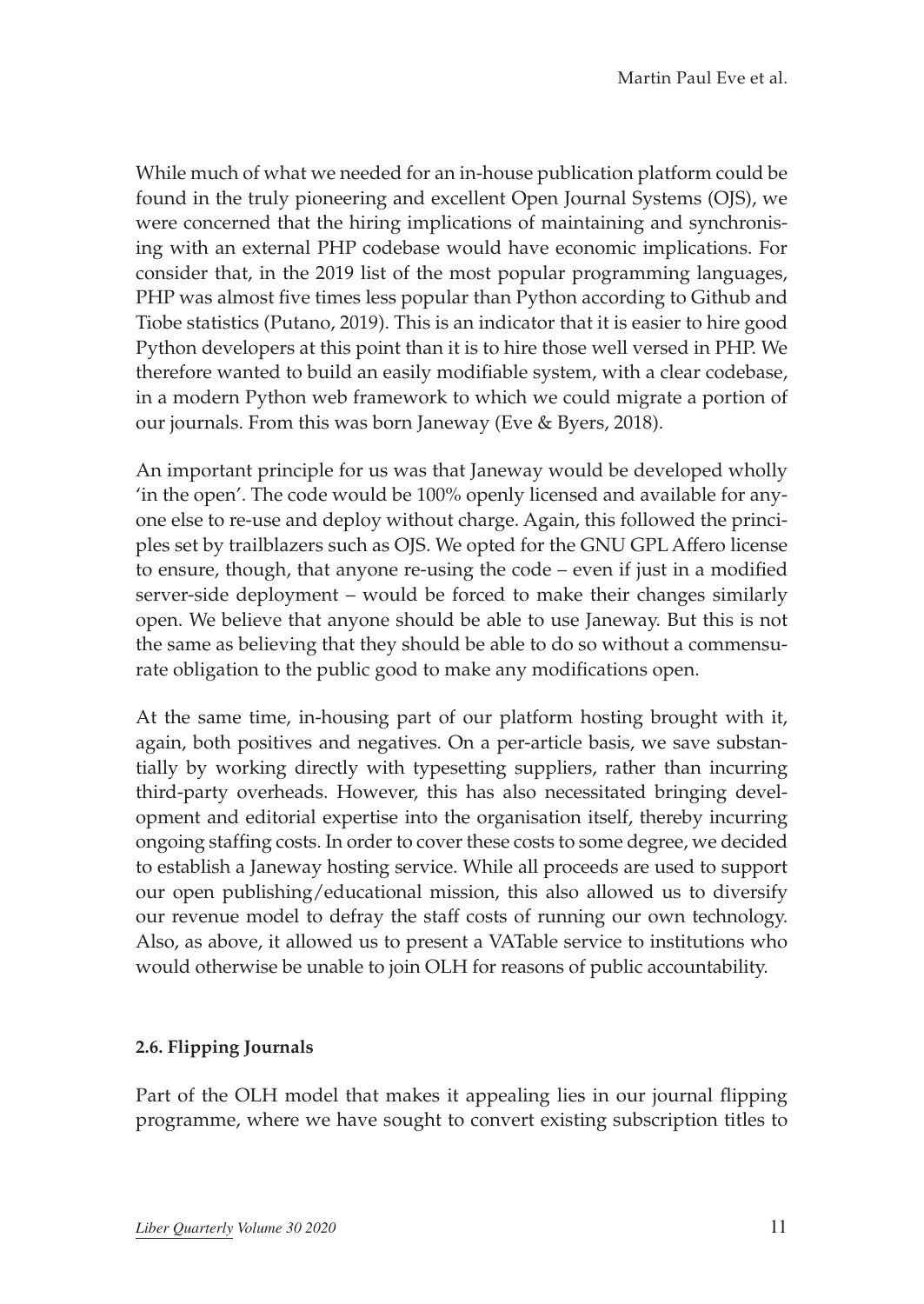an open-access model without fees. This has been extremely popular and we have been unable to grow economically at a rate that would allow us to accept all applications here. Indeed, we have had to reject over two thirds of journals that applied, even when they were previously subscription. (This relativism is one of the absurdities of library budgets being measured in terms of percentage increases; an organisation that charges £100 in year one and £200 in year two registers as a 100% increase, while an organisation that charges £1m in year one and £1.1m in year two appears as only 10%, whereas organisation one receives £100 extra and organisation two receives £100,000 more.)

Flipping journals has been valuable for us in many ways. Firstly, the highprofile transfer of the editorial board of Elsevier's journal *Lingua* to a new title, *Glossa*, published by Ubiquity Press but funded by OLH and LingOA was not only a PR success but has demonstrated to an entire discipline that open access can be compatible with quality control and prestige. It also showed up, in our personal view, a rapacious for-profit publisher in the international media. Secondly, libraries can see some degree of offsetting in the transfer of titles. That is, they no longer need to subscribe to migrated titles. This, though, can be harder in reality than in principle since titles are often bundled in 'big deal' packages that make individual cancellation difficult.

Our sense from this experience is that many editorial boards desire a fee-free OA model for their journals. They are sometimes put off, though, by the complexity of the transition, not understanding the contractual relationships they have with respect to a title and their current publisher, and not trusting a relatively young organisation such as OLH, even when we are backed by major funders such as The Andrew W. Mellon Foundation, the Wellcome Trust, and Riksbankens Jubileumsfond – as well as our many library supporters. Indeed, our model is good for readers, authors, editors, and appears financially sustainable. We will close with some remarks on how we might extend this good out further into the world.

## **3. Where Next? Flipping Societies and University Presses**

We have now made thousands of articles open access under our no-author-fee system. We have demonstrated that academic libraries are willing to pay for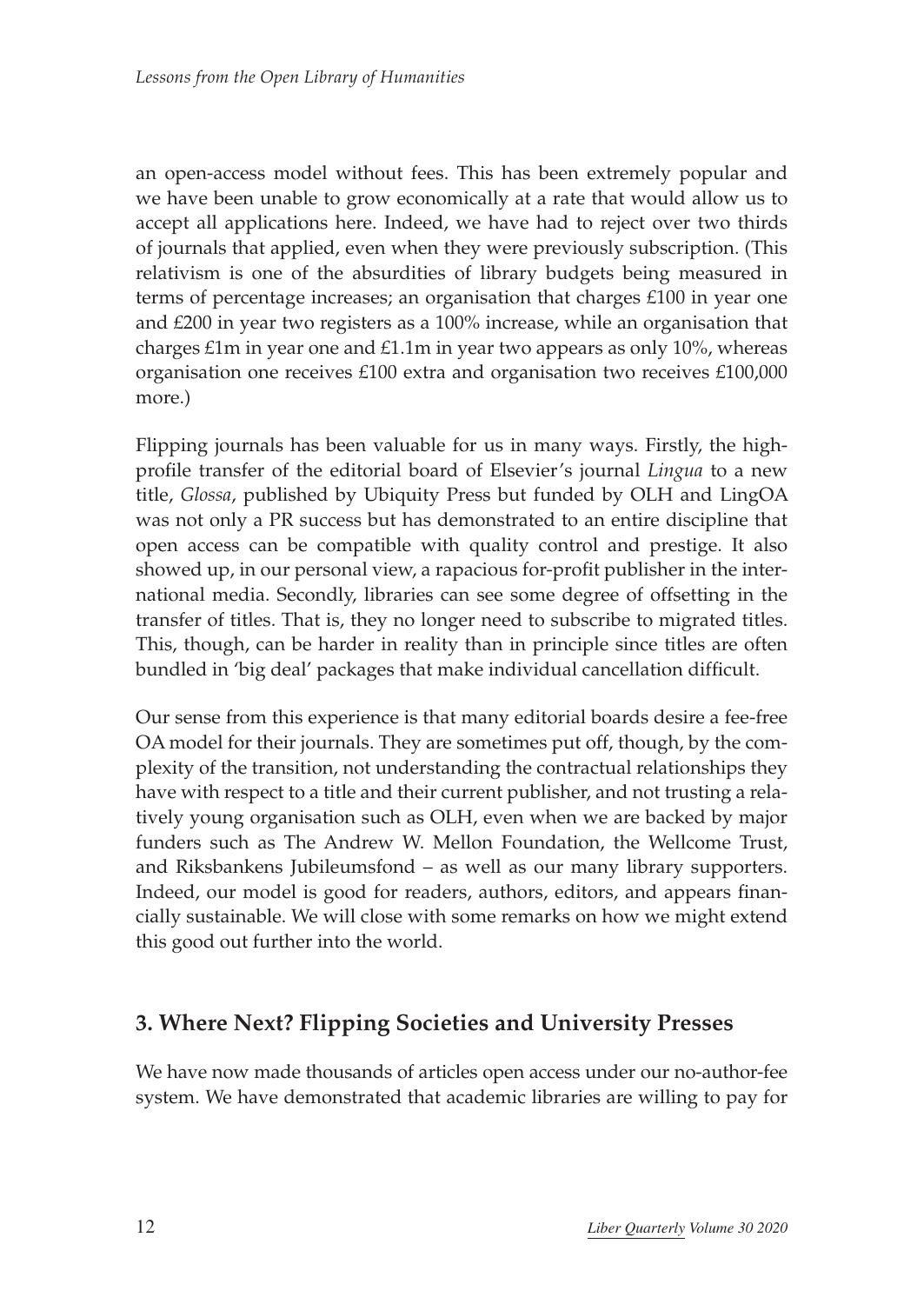open infrastructure as part of their mission belief. Essentially, when we asked libraries 'would you continue paying a subscription if we made our publications openly accessible', the answer was a resounding 'yes' – and we did not even have an existing journal portfolio. We have shown that academics in the humanities are *not* opposed to high-quality, peer-reviewed open-access publication, when there are no financial hurdles in the way (in fact, we have shown that there is a massively untapped enthusiasm for this mode). We have existed for half a decade.

We cannot change the world alone though. Certainly, there is some benefit in the limits of our scalability; scaling small, as Janneke Adema has it (2018). But we need large publisher and intermediary, mission-driven organisations such as Cambridge University Press, Oxford University Press, Project Muse, and JSTOR to experiment with this model. Why not try contacting subscribers to a list of titles and asking them: would you continue to subscribe if we made these titles open? There is nothing to lose and everything to gain. This is the principle behind the flipping model that Martin Eve devised in parallel to the similar 'Subscribe to Open' model at *Annual Reviews* (Crow, Gallagher, & Naim, 2019; Eve, 2018). If these organisations are really serious about open access and want to make it work – for the good of the world – then take OLH as an example and take a small risk to try it out. It is all very well to think that experiments should always take place elsewhere, but sometimes we need to see leadership from those who profess to be field leaders. We would like to see the OLH model spread and will willingly advise any organisation that wishes to adopt it for itself.

Finally, if OLH is to be seen as a pilot light for a new model for fee-free OA, we cannot let the pilot go out. It is easy at this stage in an organisation's lifecycle to sit back and celebrate accomplishments. Yet we have not yet achieved our mission: to propagate a model of fee-free OA worldwide at scale. We have shown it can work. However, if libraries cancel and we cannot persuade new libraries to sign up, the faith in our model may dwindle over time and APCs could win out. It is imperative that we continue to operate OLH at full capacity, showing an alternative to the rapidly emerging (and damaging) APC status quo, paving the way for a more just model of journal publishing that will benefit readers and authors worldwide.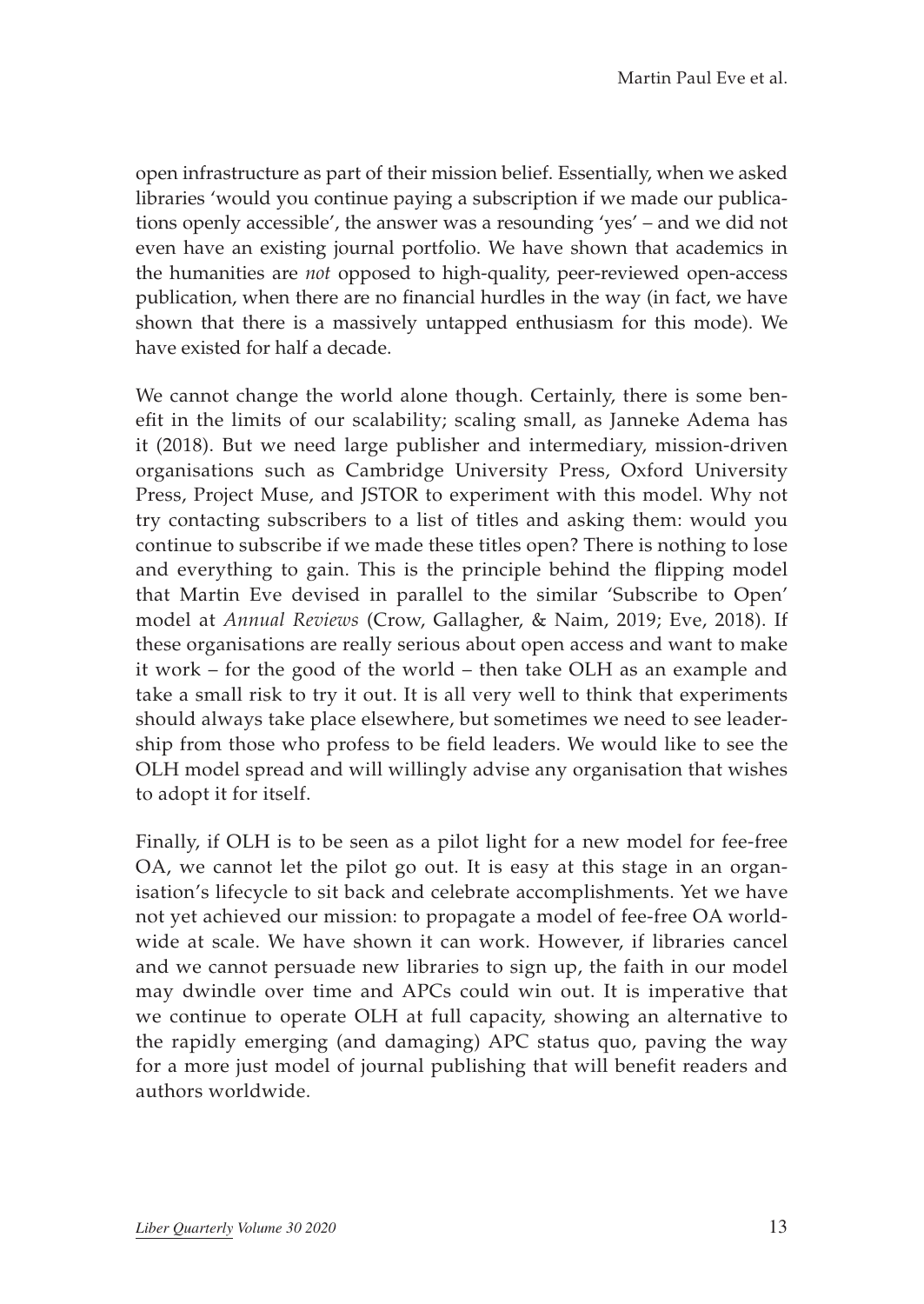# **Acknowledgements**

For funding for the Open Library of Humanities, we are most grateful to the Andrew W. Mellon Foundation. Martin Paul Eve's work on this article was supported by a Philip Leverhulme Prize from the Leverhulme Trust, grant number PLP-2019-023.

### **References**

Adema, J. (2018, April 5). *Scholar-led publishing: Scaling small*. OpenAIRE workshop, Royal Library, The Hague, The Netherlands. [https://www.slideshare.net/](https://www.slideshare.net/OpenAIRE_eu/openaire-workshop-beyond-apcs-janneke-adema) [OpenAIRE\\_eu/openaire-workshop-beyond-apcs-janneke-adema](https://www.slideshare.net/OpenAIRE_eu/openaire-workshop-beyond-apcs-janneke-adema).

Archambault, É., Amyot, D., Deschamps, P., Nicol, A., Provencher, F., Rebout, L., & Roberge, G. (2014). *Proportion of Open Access papers published in peer-reviewed journals at the European and world levels—1996–2013*. Science-Metrix. Retrieved April 28, 2019, from [http://science-metrix.com/sites/default/files/science-metrix/](http://science-metrix.com/sites/default/files/science-metrix/publications/d_1.8_sm_ec_dg-rtd_proportion_oa_1996-2013_v11p.pdf) [publications/d\\_1.8\\_sm\\_ec\\_dg-rtd\\_proportion\\_oa\\_1996-2013\\_v11p.pdf.](http://science-metrix.com/sites/default/files/science-metrix/publications/d_1.8_sm_ec_dg-rtd_proportion_oa_1996-2013_v11p.pdf)

arXiv. (2013). *FAQ*.<http://arxiv.org/help/support/faq> [accessed December 22, 2013].

Bodó, B. (2018a). Library genesis in numbers: Mapping the underground flow of knowledge. In J. Karaganis (Ed.), *Shadow libraries: Access to educational materials in global higher education* (pp. 53–78). Cambridge, MA: The MIT Press.

Bodó, B. (2018b). The genesis of library genesis: The birth of a global scholarly shadow library. In J. Karaganis (Ed.), *Shadow libraries: Access to educational materials in global higher education* (pp. 25–52). The MIT Press.

Bohannon, J. (2016, April 28). *Who's downloading pirated papers? Everyone*. Science. [https://](https://www.sciencemag.org/news/2016/04/whos-downloading-pirated-papers-everyone) [www.sciencemag.org/news/2016/04/whos-downloading-pirated-papers-everyone.](https://www.sciencemag.org/news/2016/04/whos-downloading-pirated-papers-everyone)

Bond, D. (2017, August 8). *RELX buys Bepress to boost academic publishing*. Financial Times. [https://amp.ft.com/content/c6f6c594-7787-11e7-a3e8-60495fe6ca71.](https://amp.ft.com/content/c6f6c594-7787-11e7-a3e8-60495fe6ca71)

Brown, W. (2015). *Undoing the demos: Neoliberalism's stealth revolution*. Brooklyn, N.Y.: Zone Books.

cOAlition S. (2019). *COAlition S response to Springer Nature's Open Letter on Transformative Journals*. Plan S and COAlition S. [https://www.coalition-s.org/](https://www.coalition-s.org/coalition-s-response-to-springer-natures-open-letter-on-transformative-journals/) [coalition-s-response-to-springer-natures-open-letter-on-transformative-journals/](https://www.coalition-s.org/coalition-s-response-to-springer-natures-open-letter-on-transformative-journals/).

cOAlition S. (2020). *Plan S*. Plan S and COAlition S. [https://www.coalition-s.org/.](https://www.coalition-s.org/)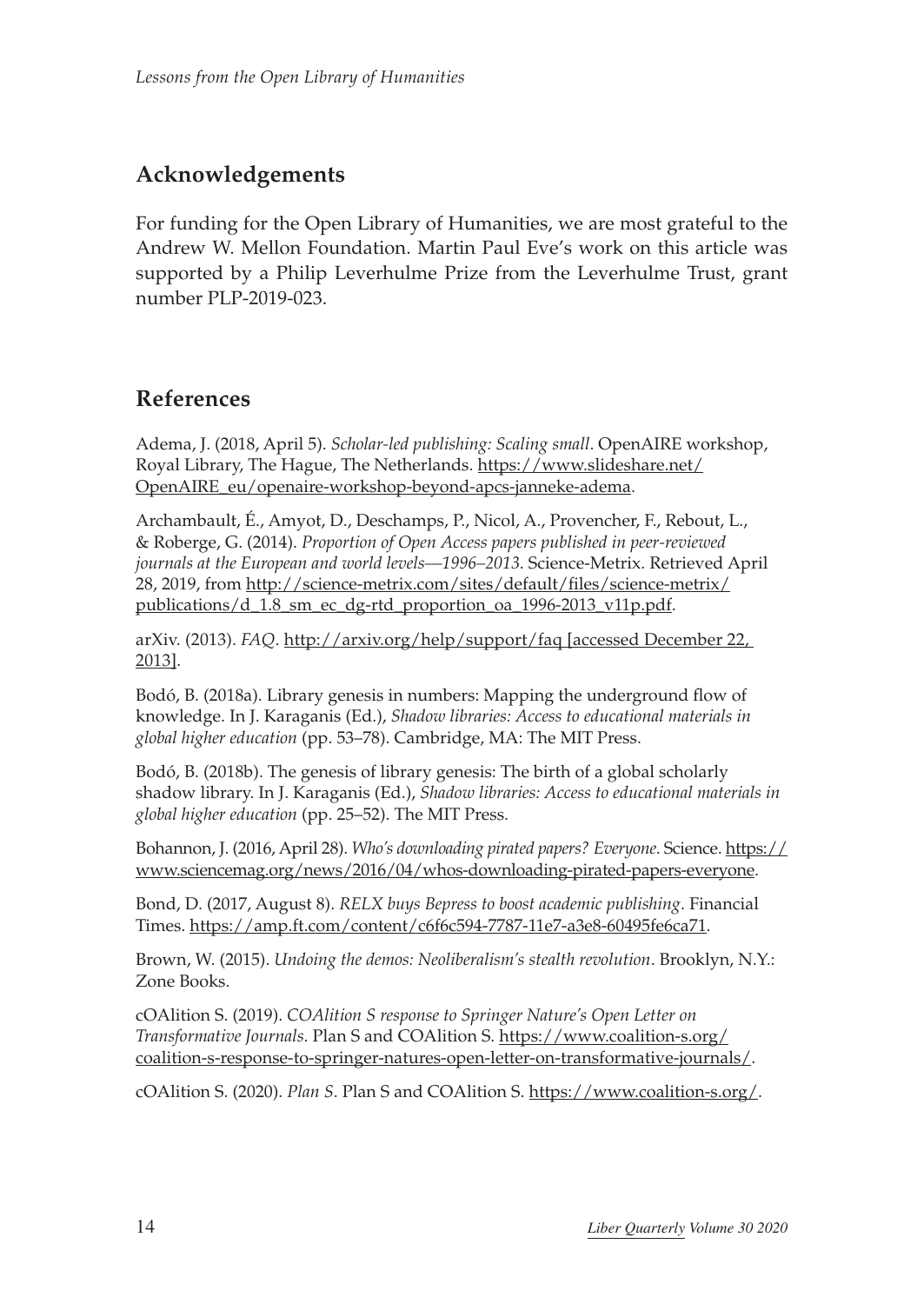Crow, R., Gallagher, R., & Naim, K. (2019). Subscribe to Open: A practical approach for converting subscription journals to open access. *Learned Publishing (Early view)*. <https://doi.org/10.1002/leap.1262>.

Davies, W. (2014). *The limits of neoliberalism: Authority, sovereignty and the logic of competition*. Los Angeles: SAGE.

Debat, H., & Babini, D. (2019). Plan S: Take Latin America's long experience on board. *Nature*, *573*, 495–495. [https://doi.org/10.1038/d41586-019-02857-1.](https://doi.org/10.1038/d41586-019-02857-1)

Docherty, T. (2011). *For the University: Democracy and the future of the institution*. London: Bloomsbury.

Elsevier. (2017, August 2). *Elsevier acquires bepress, a leading service provider used by academic institutions to showcase their research*. Elsevier. [https://www.elsevier.com/](https://www.elsevier.com/about/press-releases/corporate/elsevier-acquires-bepress,-a-leading-service-provider-used-by-academic-institutions-to-showcase-their-research) [about/press-releases/corporate/elsevier-acquires-bepress,-a-leading-service](https://www.elsevier.com/about/press-releases/corporate/elsevier-acquires-bepress,-a-leading-service-provider-used-by-academic-institutions-to-showcase-their-research)[provider-used-by-academic-institutions-to-showcase-their-research](https://www.elsevier.com/about/press-releases/corporate/elsevier-acquires-bepress,-a-leading-service-provider-used-by-academic-institutions-to-showcase-their-research).

Eve, M. P. (2014a). *Open access and the humanities: Contexts, controversies and the future*. Cambridge: Cambridge University Press. [https://doi.org/10.1017/](https://doi.org/10.1017/CBO9781316161012) [CBO9781316161012](https://doi.org/10.1017/CBO9781316161012).

Eve, M. P. (2014b). All that glisters: Investigating collective funding mechanisms for gold open access in humanities disciplines. *Journal of Librarianship and Scholarly Communication*, *2*(3):eP1131, 1–13. [https://doi.org/10.7710/2162-3309.1131.](https://doi.org/10.7710/2162-3309.1131)

Eve, M. P. (2018, January 21). *How learned societies could flip to Open Access, with no author-facing charges, using a consortial model*. Martin Paul Eve. [https://www.martineve.](https://www.martineve.com/2018/01/21/how-learned-societies-could-flip-to-oa-using-a-consortial-model/) [com/2018/01/21/how-learned-societies-could-flip-to-oa-using-a-consortial-model/.](https://www.martineve.com/2018/01/21/how-learned-societies-could-flip-to-oa-using-a-consortial-model/)

Eve, M. P., & Byers, A. (2018). Janeway: A scholarly communications platform. *Insights*, *31*:*15*, 1–4. [https://doi.org/10.1629/uksg.396.](https://doi.org/10.1629/uksg.396)

Eve, M. P., & Gray, J. (Eds.). (2020). *Reassembling scholarly communications: Histories, infrastructures, and global politics of Open Access*. Cambridge, MA: The MIT Press.

Eve, M. P., Inglis, K., Prosser, D., Speicher, L., & Stone, G. (2017). Cost estimates of an open access mandate for monographs in the UK's third Research Excellence Framework. *Insights: The UKSG Journal*, *30*(3), 89–102. [https://doi.org/10.1629/](https://doi.org/10.1629/uksg.392) [uksg.392.](https://doi.org/10.1629/uksg.392)

Fitzpatrick, K. (2020). Not all networks: Toward open, sustainable research communities. In M. P. Eve & J. Gray (Eds.), *Reassembling scholarly communications: Histories, infrastructures, and global politics of Open Access*. Cambridge, MA: The MIT Press.

Hartley, J., Potts, J., Montgomery, L., Rennie, E., & Neylon, C. (2019). Do we need to move from communication technology to user community? A new economic model of the journal as a club. *Learned Publishing*, *32*(1), 27–35. [https://doi.org/10.1002/](https://doi.org/10.1002/leap.1228) [leap.1228](https://doi.org/10.1002/leap.1228).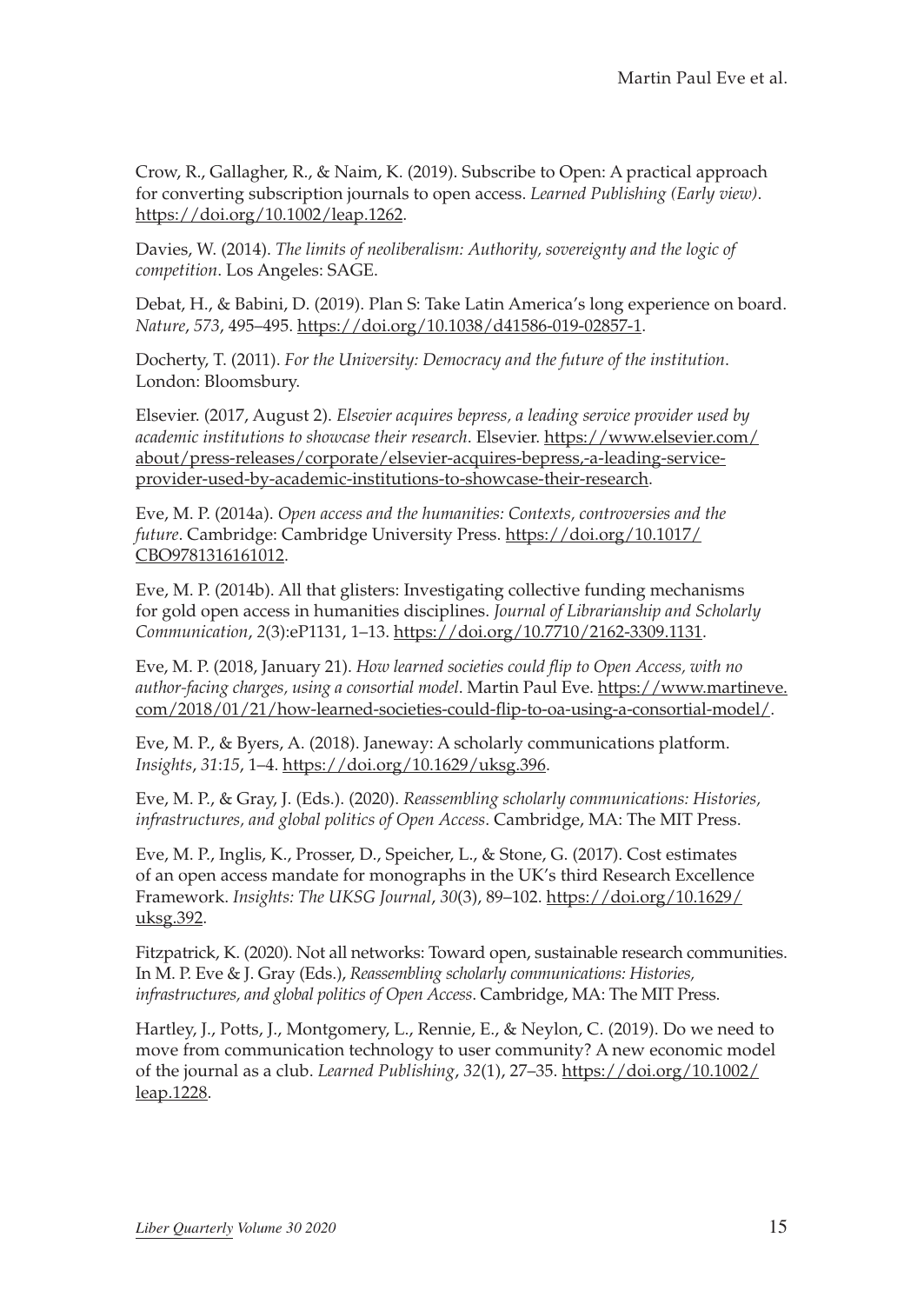Holmwood, J. (Ed.) (2011). *A manifesto for the public university*. London: Bloomsbury. [https://doi.org/10.5040/9781849666459.](https://doi.org/10.5040/9781849666459)

Holmwood, J. (2013, July). *The neo-liberal knowledge regime, inequality and social critique*. OpenDemocracy. [http://www.opendemocracy.net/john-holmwood/](http://www.opendemocracy.net/john-holmwood/neo-liberal-knowledge-regime-inequality-and-social-critique) [neo-liberal-knowledge-regime-inequality-and-social-critique](http://www.opendemocracy.net/john-holmwood/neo-liberal-knowledge-regime-inequality-and-social-critique).

Knowledge Unlatched. (2013). *How it works*. [http://www.knowledgeunlatched.org/](http://www.knowledgeunlatched.org/about/how-it-works/) [about/how-it-works/](http://www.knowledgeunlatched.org/about/how-it-works/) [accessed December 5, 2013].

Lawson, S. (2019). *Open Access policy in the UK: From neoliberalism to the commons* [Doctoral Thesis, Birkbeck, University of London]. [https://hcommons.org/deposits/](https://hcommons.org/deposits/item/hc:23661/) [item/hc:23661/.](https://hcommons.org/deposits/item/hc:23661/)

Lawson, S. (2020). The political histories of UK public libraries and access to knowledge. In M. P. Eve & J. Gray (Eds.), *Reassembling scholarly communications: Histories, infrastructures, and global politics of Open Access*. Cambridge, MA: The MIT Press.

Lewis, D. W., Goetsch, L., Graves, D., & Roy, M. (2018). Funding community controlled open infrastructure for scholarly communication: The 2.5% commitment initiative. *College & Research Libraries News*, *79*(3), 133–136. [https://doi.org/10.5860/](https://doi.org/10.5860/crln.79.3.133) [crln.79.3.133](https://doi.org/10.5860/crln.79.3.133).

McKenzie, L. (2017, August 3). *Elsevier expands footprint in scholarly workflow*. Inside Higher Ed. Retrieved April 28, 2019, from [https://www.insidehighered.com/news/2017/08/03/](https://www.insidehighered.com/news/2017/08/03/elsevier-makes-move-institutional-repositories-acquisition-bepress) [elsevier-makes-move-institutional-repositories-acquisition-bepress.](https://www.insidehighered.com/news/2017/08/03/elsevier-makes-move-institutional-repositories-acquisition-bepress)

Packer, A. L. (1998a). *SciELO – Scientific Electronic Library Online*. Proceedings of ICSU Press Workshop on Economics, real costs and benefits of electronic publishing in science—a technical study, Keble College, University of Oxford. Retrieved April 28, 2019, from [http://www.bodley.ox.ac.uk/icsu/packerppr.htm.](http://www.bodley.ox.ac.uk/icsu/packerppr.htm)

Packer, A. L. (1998b). *The SciELO Project initiative for Latin America and Caribbean*. AAAS/UNESCO/ICSU Workshop on Developing practices and standards for electronic publishing in Science, UNESCO HQ, Paris.

Packer, A. L. (2020). The pasts, presents, and futures of SciELO. In M. P. Eve & J. Gray (Eds.), *Reassembling scholarly communications: Histories, infrastructures, and global politics of Open Access*. Cambridge, MA: The MIT Press.

Page, B. (2020, January 10). *Taylor & Francis buys F1000 Research*. The Bookseller. [https://www.thebookseller.com/news/](https://www.thebookseller.com/news/taylor-francis-buys-f1000-research-ltd-1150791) [taylor-francis-buys-f1000-research-ltd-1150791](https://www.thebookseller.com/news/taylor-francis-buys-f1000-research-ltd-1150791).

Piwowar, H., Priem, J., Larivière, V., Alperin, J. P., Matthias, L., Norlander, B., … Haustein, S. (2018). The state of OA: A large-scale analysis of the prevalence and impact of Open Access articles. *PeerJ*, *6*, e4375, n.p. [https://doi.org/10.7717/](https://doi.org/10.7717/peerj.4375) [peerj.4375.](https://doi.org/10.7717/peerj.4375)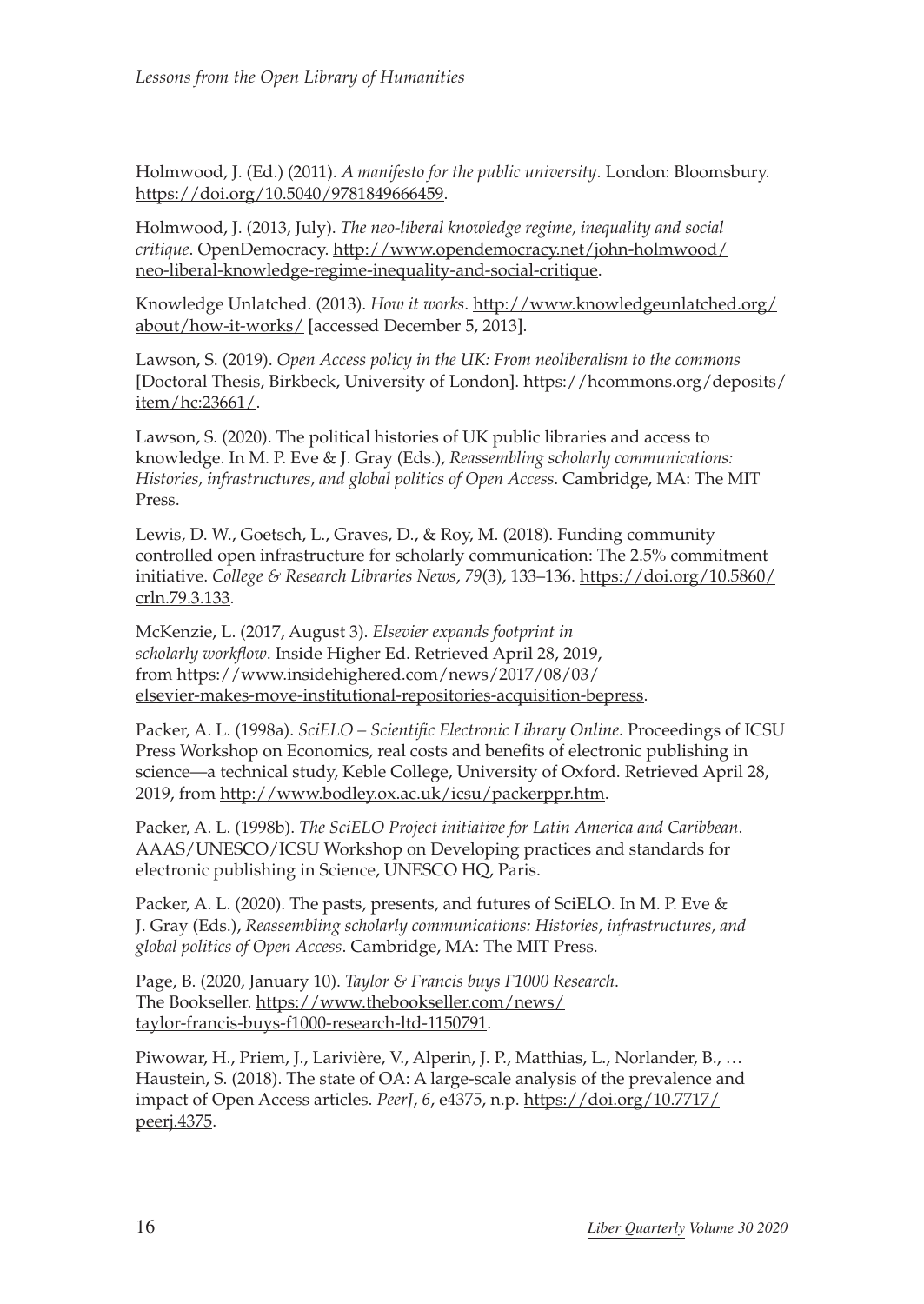Potts, J., Hartley, J., Montgomery, L., Neylon, C., & Rennie, E. (2017). A journal is a club: A new economic model for scholarly publishing. *Prometheus*, *35*(1), 75–92. <https://doi.org/10.1080/08109028.2017.1386949>.

Putano, B. (2019, August 30). *The 5 most popular programming languages of 2019*. Stackify.<https://stackify.com/popular-programming-languages-2018/>.

Schonfeld, R. C. (2017, August 7). *Reflections on* "*Elsevier Acquires bepress.*" Ithaka S+R. <https://sr.ithaka.org/blog/reflections-on-elsevier-acquires-bepress/>.

SCOAP3. (2014). *Frequently asked questions and answers*. SPARC. [http://www.sparc.](http://www.sparc.arl.org/resources/papers-guides/scoap3-faq) [arl.org/resources/papers-guides/scoap3-faq](http://www.sparc.arl.org/resources/papers-guides/scoap3-faq) [accessed May 20, 2014].

Siler, K., Haustein, S., Smith, E., Larivière, V., & Alperin, J. P. (2018). Authorial and institutional stratification in open access publishing: The case of global health research. *PeerJ*, *6*, e4269, n.p.<https://doi.org/10.7717/peerj.4269>.

Suber, P. (2012). *Open access*. Cambridge, MA: The MIT Press. [http://bit.ly/oa-book.](http://bit.ly/oa-book)

Supporters. (2020). *The Open Library of Humanities*. [https://openlibhums.org/](https://openlibhums.org/plugins/supporters/) [plugins/supporters/](https://openlibhums.org/plugins/supporters/).

*The Global Sustainability Coalition for Open Science Services (SCOSS)*. (2020). SCOSS. [https://scoss.org/.](https://scoss.org/)

Toshkov, D. (2018, November 6). *The 'Global South' is a terrible term. Don't use it! RE-DESIGN.* [http://re-design.dimiter.eu/?p=969.](http://re-design.dimiter.eu/?p=969)

Willinsky, J. (2006). *The access principle: The case for open access to research and scholarship*. Cambridge, MA: MIT Press.

### **Notes**

<sup>1</sup> The terms 'Global North' and 'Global South' are highly contested and some scholars prefer to use the (perhaps equally problematic) terms 'developing nations' or similar (Toshkov, 2018). For more on the difficulties of geo-social specificity in OA discourses, see the grammatical and terminological notes in the forthcoming volume edited by Eve and Gray (2020).

<sup>2</sup> Certainly, one could envisage a system of private toll roads, but this leads to a vast inequality in standard of tarmac in rural and low-population-density areas, for instance.

<sup>3</sup> While on the subject of libraries, we also wish to highlight the need for libraries to ensure that OA materials are properly catalogued and indexed. This is an additional matter of displaced labour that is taken for granted in the subscription world, but may not be so expected in the OA world.